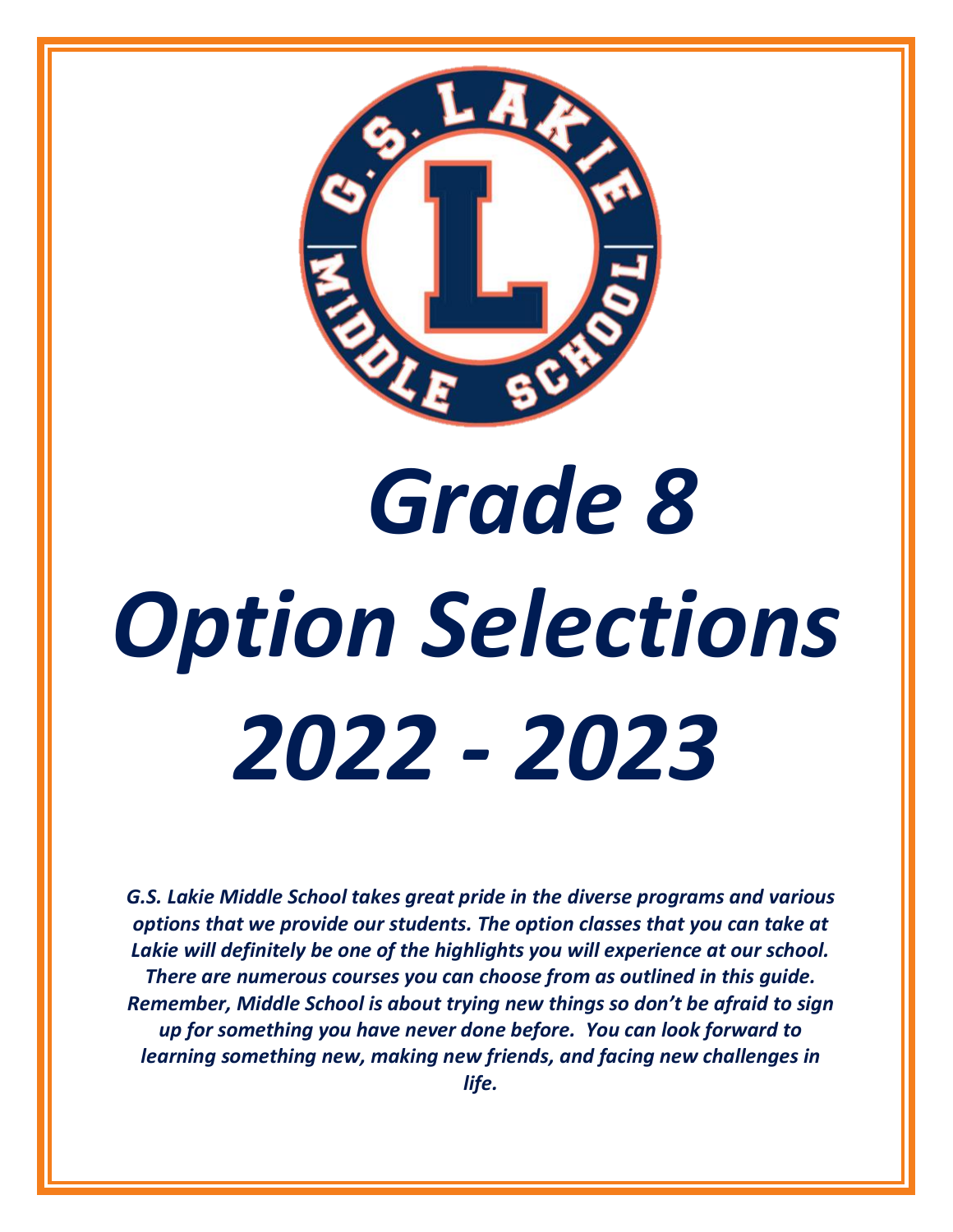# *Info You Will Want to Know When Selecting Option*



### *Selecting Your Options*

Log into PowerSchool and click on the "**Class Registration**" tab. You will then see all available options for your grade level. Select 8 options that you would be interested in taking.

### **Please Note:**

- When you are done selecting your choices, you will need to hit "**OKAY**" on the bottom right of your screen. Only then will your selections be processed in the system.
- We ask you over-select classes, as courses are filled based on interest and capacity limits.

### *Mapping Out Your Option Selections*

In the space below, we have provided you with a planning map to help you identify your selections. Descriptions of the individual options can be found on the following pages, as well as within PowerSchool.

**Choosing Your Options:** You will be asked to select your **8 option choices**. You may want to print, highlight, circle, or write down your choices so you can transfer them into PowerSchool.

### *Reminders:*

- This process does not prioritize preferred options, nor do we track who selects options when. Once all selections are entered for all students, our software will populate as many students with their requested options as possible.
- We ask you over-select classes, as courses are filled based on interest and capacity limits.
- You will learn what options you will be taking in the fall.

**PLEASE NOTE**: Depending on student numbers, students' option selections, and teacher schedules, option courses may be cancelled.

**Art 8 Cardboard Boat Races 8 Computers 8 Dance Groove 8 Dance Hip-Hop 8** (2 terms) **Dance: Student Creation & Performance 8 Design Space 8 Digital Media 8 Drama 8**

**Drivers Ed 8 Electronic Music 8 Film Studies 8 Foods & Nutrition 8 Home Improvement 8 Math 4 Life 8 Modern Shop & Maker Space 8 Music Band 8 Music Guitar 8 Music Instrumental Performance 8**

 **Needle Crafts 8 Numeracy 8 Outdoor Ed 8 Sewing & Fabric Arts 8 Sports Enrichment 8 Strength & Conditioning 8 Spanish 8 Wicked World of OZ – Performance 8**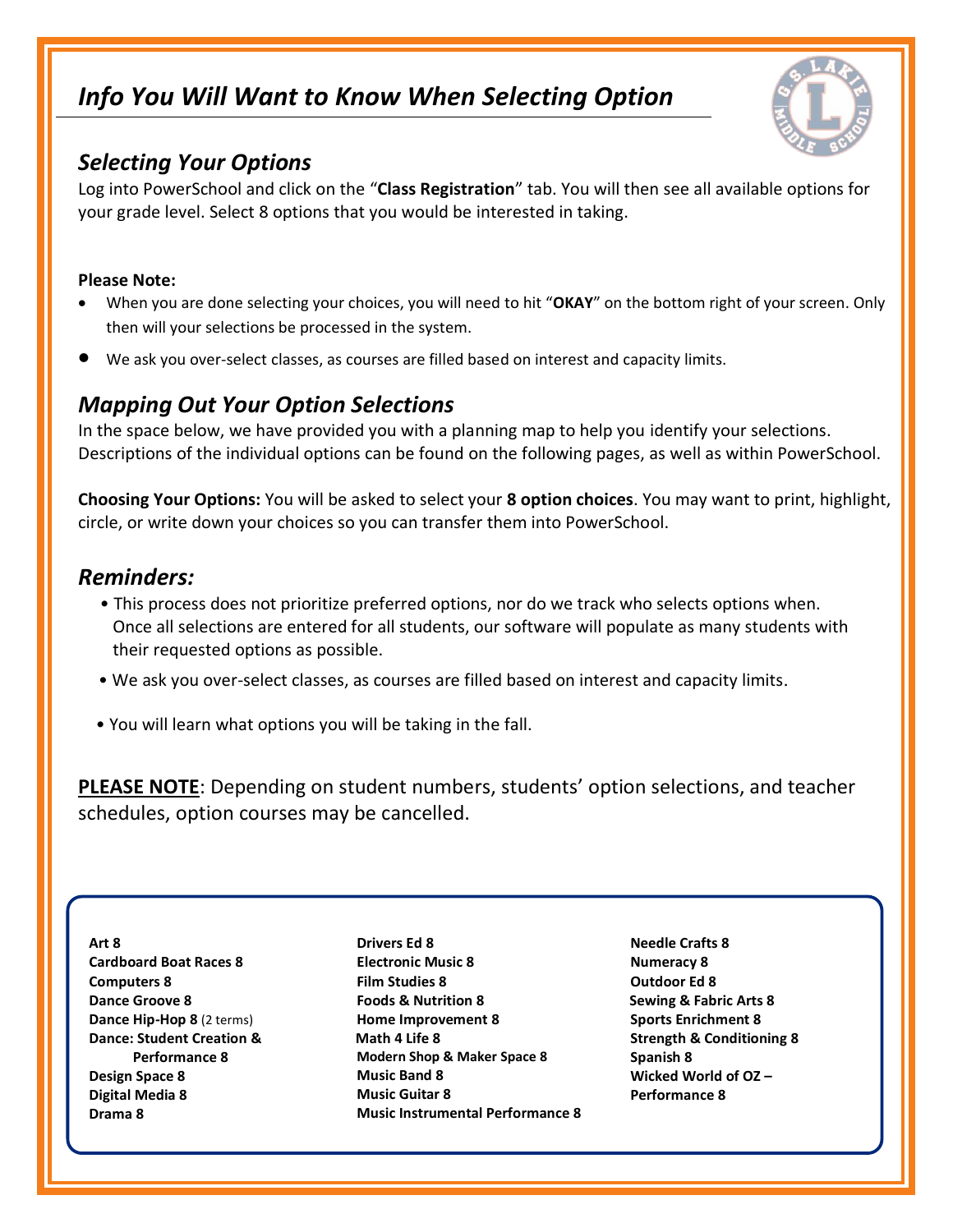### *Lakie's Option Program Menu*

### *ART 8*

### *Number of Terms: 1 Experience Needed: None Fees or Costs: Your Own Supplies*

Why not try something new?! Art 8 is for both students who that have never taken art, as well as for those that have previous artistic experience. Art 8 is for everyone! Art 8 will challenge those artists with previous experience as well as those who have none. It is an individualized course that focuses on creation, expression and thought through the exploration of a variety of mediums and skills. Students in Art 8 will create thoughtful pieces that allow them to explore their creativity and learn new skill sets.

### *CARDBOARD BOAT RACES 8*

 *Number of Terms: 1 Experience Needed: None Fees or Costs: \$5*

Cardboard and Water don't usually mix to well!?! But not any more… armed with only 2 sheets of cardboard, a set amount of duct tape, and a few other odds and ends, students will be challenged to use their skills to transform these materials into a boat for the water. When designing their boat, it must be capable of carrying passengers, being maneuverable in the water, and capable of speeding across the pool. This option provides a challenge which is open ended, problem solving in nature and involves design research, drafting presentation, and collaborative group work. This course is also specifically meant to enrich and enhance the grade 8 science learning outcomes around buoyancy vs. displacement. It will also employ other knowledge from the grade 7 science unit on Structures & Forces which include principles of structure, strength, and rigidity. Student will be required to work together in groups of 4 to design, draft and construct a cardboard boat. The group(s) of students that best proves their ability in Lakie's mini carboard boat races will then have the opportunity to participate in the Southern Albert Boat Races, at the University of Lethbridge.

### *COMPUTERS 8*

### *Number of Terms: 1 Experience Needed: None Fees or Costs: None*

Computers 6 offers students a chance to develop their computer skills. The aim of the course is to equip students with the basic computer skills needed to enhance classroom assignments and projects during their middle school experience and beyond. This course will focus on areas such as email use, file organization, keyboarding, word processing and web design. Students will learn how to utilize their One Drive, MS TEAMS and MS Office 365 which they have access to at home through the web. This is great course to take if you are less familiar with how to use a computer for practical applications. Students will be taught proper touch-typing techniques with the goal of achieving a minimum of 10 wpm with 90% accuracy.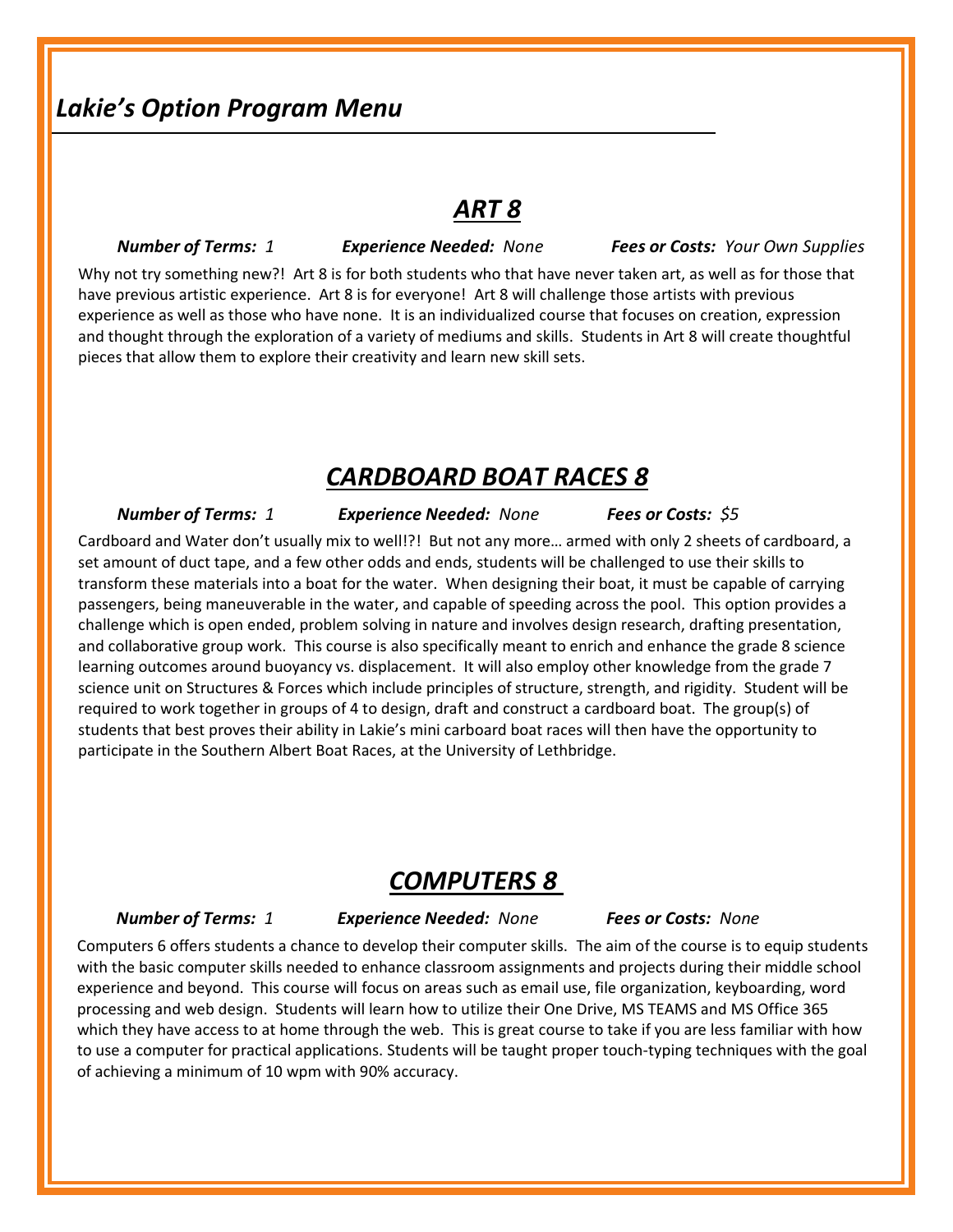# *DANCE GROOVES 8*

 *Number of Terms: 1 Experience Needed: None Fees or Costs: None*

This dance class is designed for those students who just want to come out and have fun grooving! During the Dance Grooves class, students will have the opportunity to try new dance skills and original choreography. This course incorporates a variety of dance styles and music. Through Participation in this class, students will improve muscle strength, balance, coordination, flexibility, core stability and cardiovascular fitness. Dance students will gain spatial awareness, self-awareness, self-confidence, musicality and develop a greater appreciation for the arts. **Please Note** - This is **NOT** a performance-based class and is meant to be a fun and relaxing way for students to try something new that they might not otherwise have the opportunity to try. Students will focus on learning new skills as oppose to mastering choreography for a live performance. A pair of indoor runners will be needed for this class.

# *DANCE HIP-HOP 8*

*Number of Terms: 2 Experience Needed: None Fees or Costs: \$25*

As a member of the Lakie Hip-Hop **crew,** you will have the opportunity to master new dance skills and original choreography. This class is suitable for all levels from **BEGINNER** to advanced and it runs for **two terms**. Please note students enrolled in this class will have the opportunity to perform in our traveling **Hip-Hop tour**! You will feel like a star performing with stylish costumes and cool lighting effects. This course incorporates various dance styles such as hip-hop, break dancing, house, animation, tutting, waving, gliding, crumping, popping, locking and stomp.

In this class you will also get to participate in our **student choreography** unit. During this unit you will select your favorite music, choreograph a dance routine, design lighting, and choose your favorite performance outfit! Our student chorography unit challenges students to be creative, innovative and cooperative!

Through dance, students will gain spatial awareness, self-awareness, self-confidence, musicality and develop a greater appreciation for the arts. Participation in dance will improve muscle strength, balance, coordination, flexibility, core stability and cardiovascular fitness.

If you want to make new friends and have a blast moving to the music you love, this class is for you! Please note this option runs for two terms. A pair of indoor runners will be needed for this class. There is a **\$25 production fee** for this course.

# *DANCE: STUDENT CREATIONS AND PERFORMANCE 8*

*Number of Terms: 1 Experience Needed: Previous Gr 8 Dance Class Fees or Costs: \$25*

In this option students will have the opportunity to choreograph their own dances set to the music they love! This class will focus on improving technique

and exposing students to a variety of dance styles. Students will also get to design lighting, choose costumes and create music videos for their final projects.

Students will also have the opportunity to go on a field trip to perform and view other live dance shows!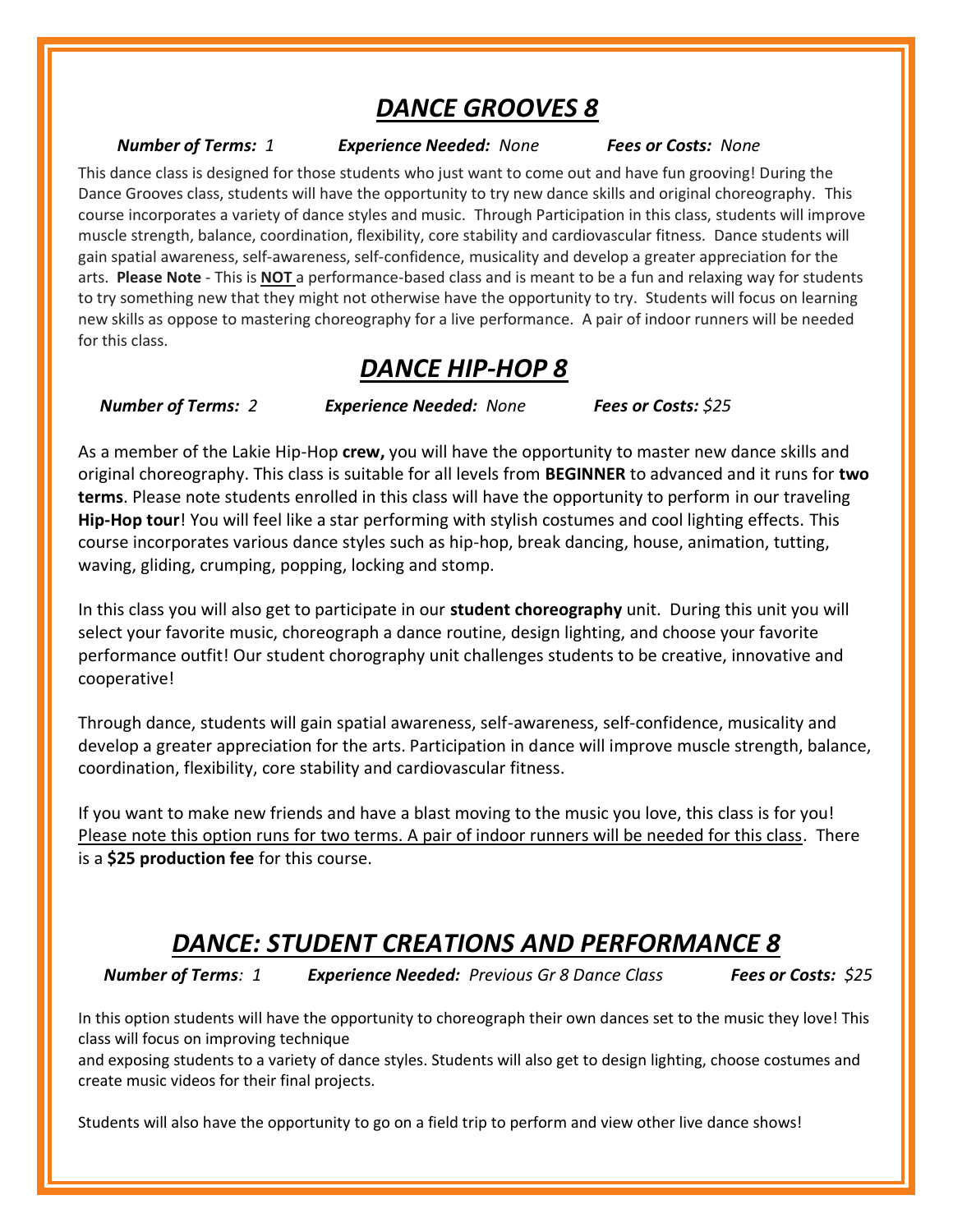### *DESIGN SPACE 8*

### *Number* **of Terms:** 1 *Experience Needed: None Fees and Costs: \$20*

Students in Grade 8 learn new skills, develop existing skills and integrate them with other interests. They will investigate many techniques and then choose their favorites to make their projects. Techniques that they may be exposed to are:

### • Printmaking

- Dyeing
- Felting
- Weaving
- Rug hooking
- Macramé
- Surface embellishment

Once projects for the term are determined, students will receive instruction on various machines and techniques. There is no pre-requisite for this class at any grade, all levels of experience are welcome.

In addition to the \$15 course fee, students may provide their own material for some projects, if this is a problem for your family please let us know.

### *DIGITAL MEDIA 8*

*Number of Terms: 2 Experience Needed: None Fees or Costs: None*

Are you interested in the way professionals create stunning print designs in magazines, newspapers, advertisements, and yearbooks? IN this course, you will learn all about print design and will practice producing stunning visual compositions. You will learn how to use Adobe InDesign and Photoshop software- the same software professionals use in the print media industry! You will even have the opportunity to create page layouts that will be used in the school's yearbook. If you're a creative, hard-working individual and a good team player, then this is the option for you!

### *DRAMA 8*

### *Number of Terms: 1 Experience Needed: None Fees or Costs: None*

**Drama 8 is for Everyone!** Whether a student took drama in grade 6/7 or not, we will improve and challenge their dramatic skills. We want to present everyone with the opportunity to come out and explore their creative side, while letting students have a blast at the same time! In Drama 8, students will work on improvisation skills, movement, speech, and much more. Each day will be new, and each day students will grow in confidence as we experiment with a variety of skills and performances. This is a fun class for anyone interested in the world of theatre.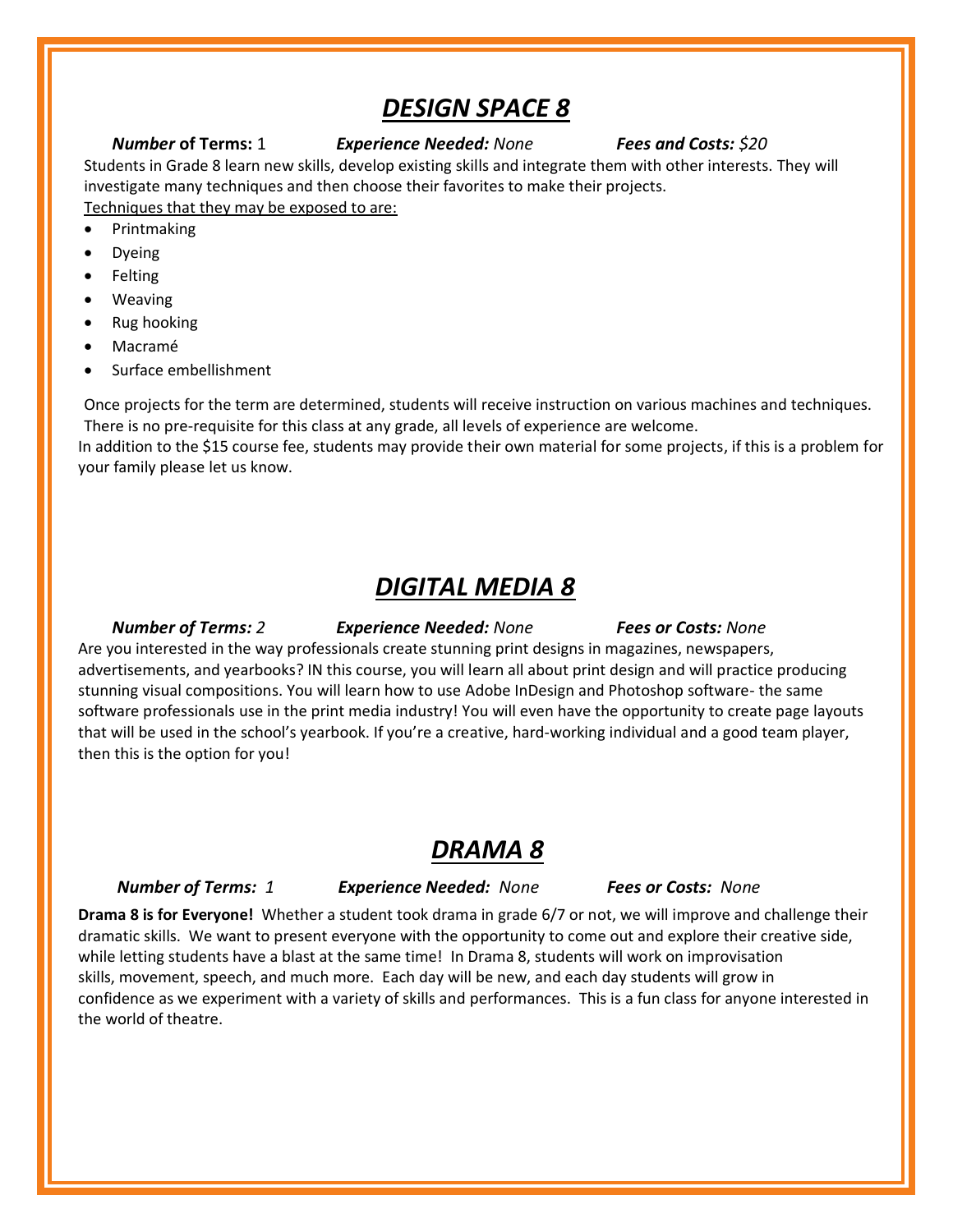### *DRIVERS ED 8*

 *Number of Terms: 1 Experience Needed: None Fees or Costs: None*

Will you be turning 14 in Grade 8? If so, you're probably excited about getting your learner's license so that you can begin driving. However, you may also be nervous about the written test you have to pass first in order to get that license. In this option, we will prepare you as much as possible for your written learner's license test, as well as give you good practical knowledge that will help you when you hit the road. We will be using the "Alberta Drivers Guide" which contains all of the information that your written drivers' exam will be based on. This course will include quizzes, but those quizzes will mimic the test questions that you will see when you write your drivers exam. The goal of this course is to help you feel more confident and be more prepared for writing the actual test when you turn 14, as well as becoming a well-rounded and knowledgeable driver. *Please Note* – Unfortunately, there is no actual driving in this option.

### *ELECTRONIC MUSIC 8*

 *Number of Terms: 1 Experience Needed: None Fees or Costs: None*

This course is geared up for all students with or without music skills!!!! The students in the class will work on developing skills using a computer as their instrument to make awesome music. We use SOUNDTRAP for this innovative music option. Assignments include making rap and hip-hop beats, songs and composing radio jingles, pod casts, and tv audio. This is ideal for students who love computers and music!! Your instrument is your computer!!!

### *FILM STUDIES 8*

 *Number of Terms: 1 Experience Needed: None Fees or Costs: None*

Lights… Camera…. Action! Do you have a passion for movies and filmmaking? This option explores various genres of films that students will get the opportunity to watch and analyze. Students will explore the elements of cinematography in our very own movie theatre. That is right; our classroom is equipped with a state of the art sound system and thirty-foot movie screen! Together we will work on activities to reflect, critique and enrich the stories told in each film. Near the end of the term, we will roll out the red carpet to celebrate our journey with a "Night at the Oscars!"

**Parents Please Note** - Although all of the movies are deemed appropriate, some of them carry the rating of PG or PG-13.

### *FOODS & NUTRITION 8*

 *Number of Terms: 1 Experience Needed: None Fees or Costs: \$25*

Students in Grade 7 Foods will make (and eat) a variety of foods, they are taught to use basic tools, small electrical appliances and the stove and oven. Students are encouraged to make decisions about which foods they cook in class based on their nutritional needs, as well as food restrictions that may be present within their group. As they move up through the grade levels, students are encouraged to create and tackle recipes and projects that are more challenging, and to share their new skills and recipes with their families. There is no pre-requisite for this class at any grade, all levels of experience are welcome. There is a \$20 course fee attached to this class.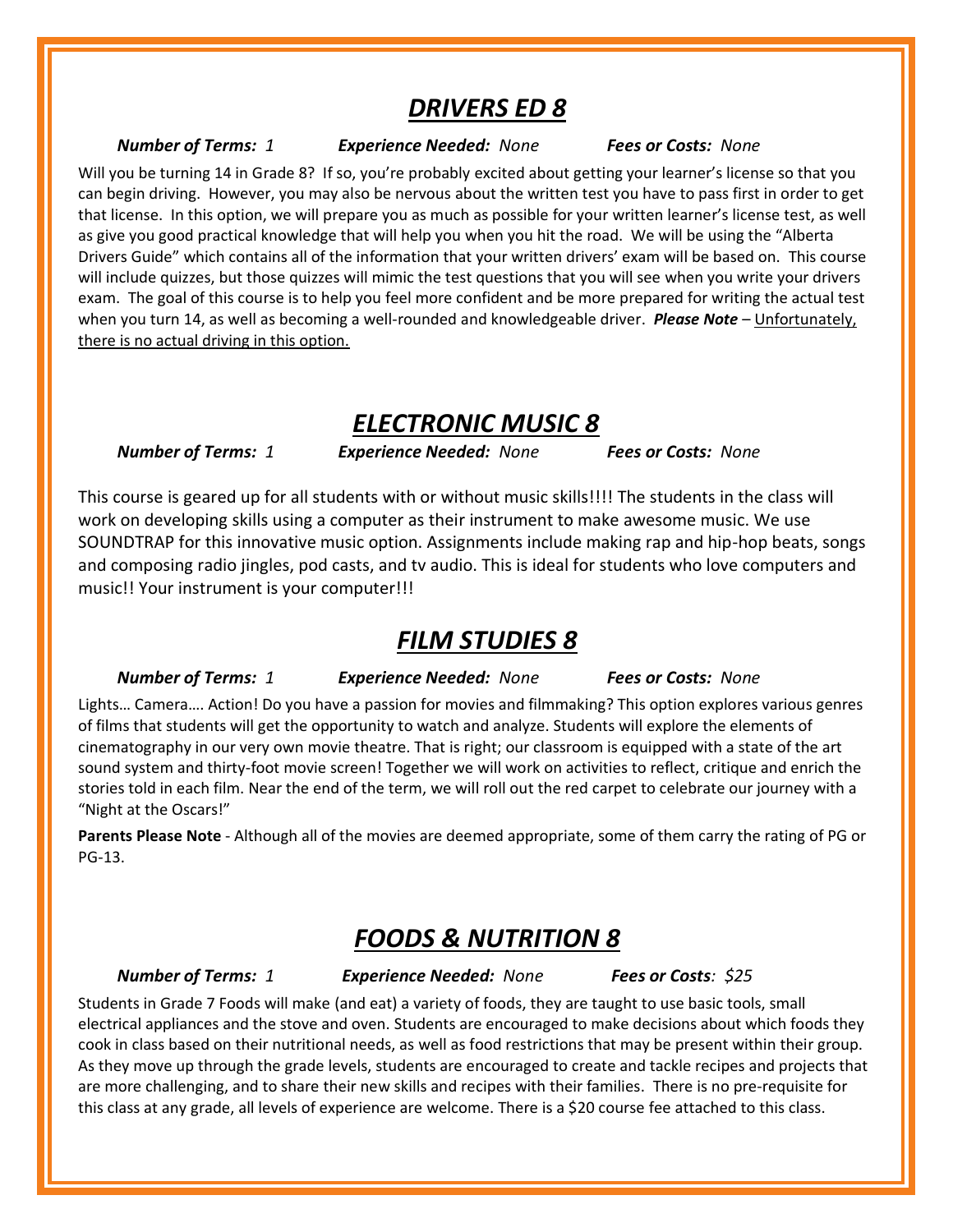# *HOME IMPROVEMENT 8*

*Number of Terms: 1 Experience Needed: Previous Shop 7 or 8 class Fees or Costs: None* The focus of this course is to become proficient in basic home repair techniques. At the end of this course, students will be well versed, have hands on experience and hopefully become more actively involved with basic tasks and activities required to successfully maintain their family's home /apartment or vehicle in the years ahead of them.

Knowledge in with these skills may inspire some to become entrepreneurs, consider a trade as a career or, at the very least, be more independent in their home/vehicle repair and maintenance skills and abilities.

Topics include but are not limited to:

- *Basic First Aid and Working Safety*
- *Ladder Safety and reaching.*
- *Cordless Drill Do's & Don'ts*
- *Repairing holes in drywall*
- *Repair/replace garden hose ends*
- *Painting 101 (rollers vs brushes)*
- *Lawncare 101 (spring/summer/fall care)*
- *Plumbing 101 (faucet repair/replacement)*
- *Baseboard and Trim Repair/Installation*

# *MATH 4 LIFE 8*

 *Number of Terms: 1 Experience Needed: None Fees or Costs: None*

With dice, cards, paper, markers and whatever else you might need, students will learn how math is related to real life through games, puzzles and other means. They will play assorted games or do puzzles to improve their problem-solving skills. Students will learn how to struggle and work together in teams to solve problems, complete activities or play games. Students will learn the strategies behind different games. They will apply their math skills to life skills activities like banking, making scale drawings, budgeting, determining stats for sports.

# *MODERN SHOP & MAKER SPACE 8*

 *Number of Terms: 1 Experience Needed: None Fees or Costs: \$15*

Lakie has an amazing construction shop and maker space that allows students to get some literal "hands on" experience working with tools and other construction materials. Our facility features not only woodworking, but metal fabrication and technology as well. The shop has all of the tools and machines that one would find in an industrial setting, as well as including some exciting technology such as a 3D printer, CNC computerized caving machine, and computers/video equipment for designing projects and documenting learning. All students who take shop start the term by passing a series of safety courses and quizzes before they are allowed to use the different power tools. In this shop course, students will have some flexibility in the projects that want to tackle. The ultimate goal is to reach a skill level where students can custom create projects that they want to build. Students are encouraged to share any and all construction project ideas with the teacher.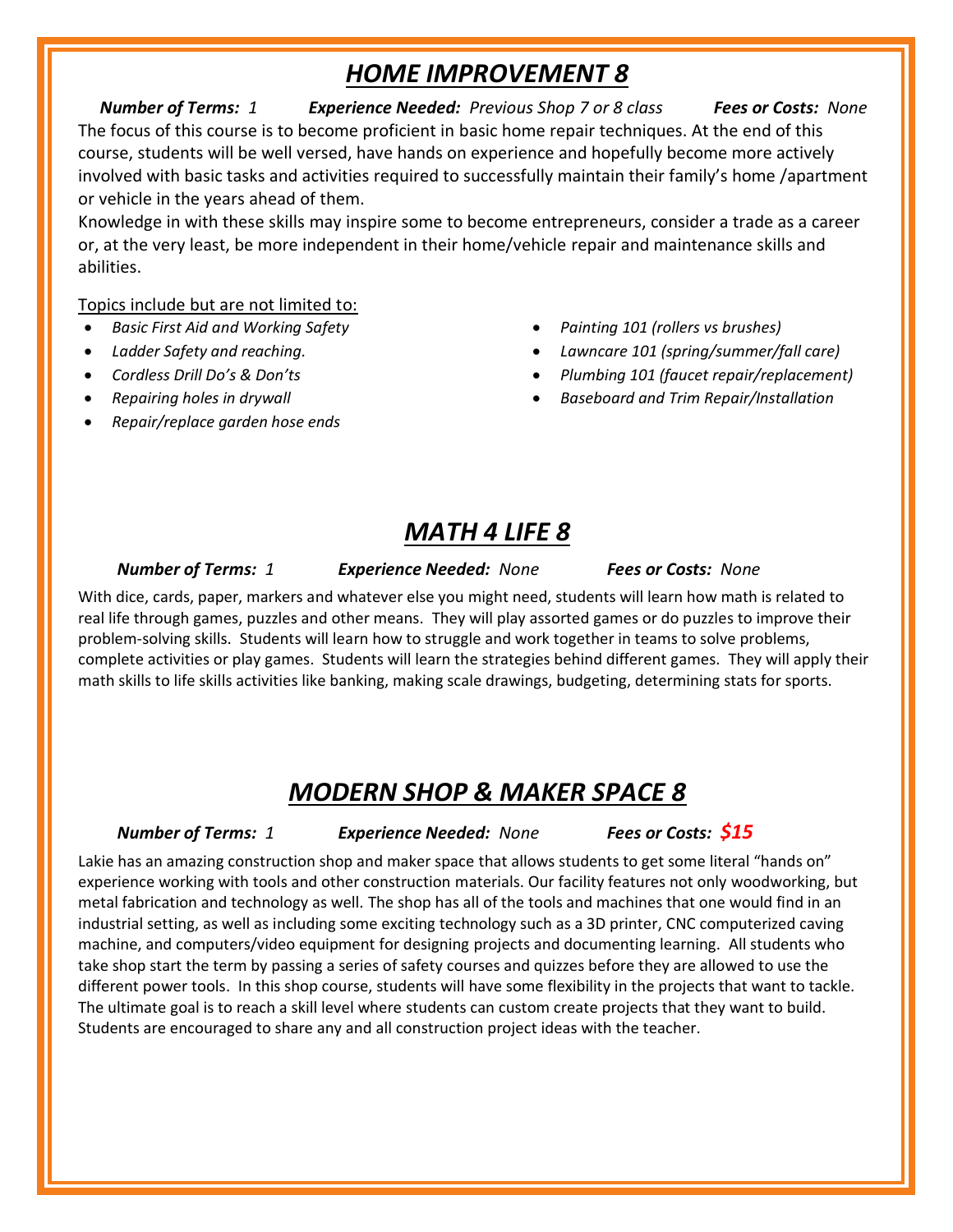### *MUSIC BAND 8*

### *Number of Terms: 2 Experience Needed: none Fees or Costs: Instrument Rental*

If a student has taken band in Grade 6 & 7, then they are already a pivotal member within the Lakie performing arts community. Students who started in band last year have insight into the program and how it operates. They likely have an instrument (or two) that they are already playing and will continue to build upon in the coming school year. As a band member in grade 7 & 8, you will have earned the opportunity to be part of some amazing off-campus excursions.

**Please Note:** Students are required to provide their own instrument for band, with the exception of the French horn, baritone and tuba which are rented from the school. Instrument choices will be made in June. **Do not make arrangements for a rental instrument until a recommendation has been obtained from the band teacher**. If the family already owns an instrument, the student may use it; otherwise, an instrument may be obtained from one of the local suppliers of rental instruments.

### *MUSIC GUITAR 8*

 *Number of Terms: 1 Experience Needed: None Fees or Costs: None*

This class is an "intro" to playing the guitar. Students will start by learning the parts of the instrument and the different types of guitars. Reading music notation on the guitar will be covered leading into basic chords, songs, and proper playing technique. Students will learn to play many styles including rock, blues, and classical. The class will also perform for assemblies and special events. These performances will be in a guitar ensemble and rock band setting. Beginner players will leave playing well, and intermediate players will acquire advanced techniques. If you love rocking out in Guitar 8, you may also enjoy Rock & Pop 8 where the inner Rock Star in you will be given the stage and spotlight to shine bright!

Check out Mr. Arvay's Guitar webpage for more info: **<https://www.gslakieguitar.com/>**

# *MUSIC INSTRUMENTAL PERFORMANCE 8*

 *Number of Terms: 1 Experience Needed: Previous Guitar Class Fees or Costs: See Below* This is a term 3 music performance tour class for the serious Lakie music student. Students will gain new experience on their instruments (guitar, drums, keys, vocal) and learn "popular music" to be performed on a travelling music tour. Trips in the past several years have included Edmonton and Calgary. Performances have included Lethbridge elementary schools, West Edmonton Mall and venues in southern Alberta. There is a fee for this class ranging in the \$100.00 to \$200.00 range to cover expenses and fundraising opportunities are available for students to pay off their trip. **To sign up for this class you must have been in Guitar 8 in term one or two.**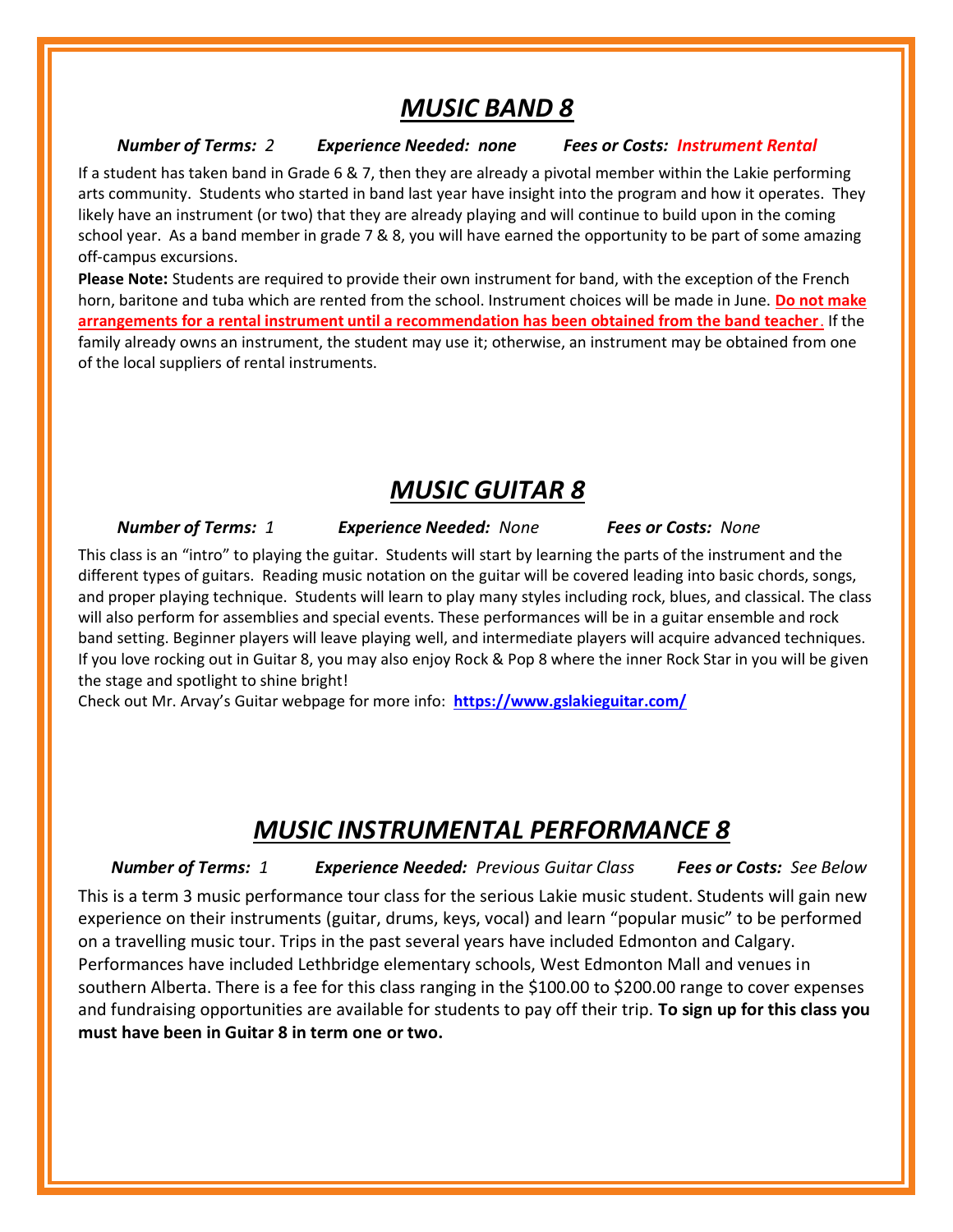# *NEEDLE CRAFT 8*

### *Number of Terms: 1 Experience Needed: None Fees or Costs: None*

Armed with knitting needles, crochet hooks and yarn, students in this class will learn the basics of knitting and crocheting.

During this option students will learn:

- How to cast on and off
- Knit, pearl
- Different basic knitting and crocheting stitches
- Learning the basic knitting stitches and crocheting stitches, to complete a knitting or crocheting project
- Use the basics to make a knitted square, which will be donated to Blankets for Canada Society and crochet a dish cloth
- Complete at least one major knitting or crocheting project

Students will be supplied with the basic materials need to learn how to knit and crochet but will be required to purchase materials for their knitting or crocheting project, and dish clothes

# *NUMERACY 8*

*Number of Terms: 1 Experience Needed: None Fees or Costs: None*

This option is for students that struggle with math and would like a little more one to one help. We will look at strategies that will help them be more successful in math, how to prepare for exams, help with assignments, etc. We will also use this time to review material already covered. We will accomplish this through different means, such as games, whiteboard work, lessons, or whatever works for the individual.

# *OUTDOOR ED 8*

 *Number of Terms: 1 Experience Needed: None Fees or Costs: \$90*

If you like the outdoors, and you love a challenge, then this is the option for YOU! The focus of this course will be on practical knowledge ranging from basic archery, wilderness survival, core camping skills, wildlife diversity and conservation, orienteering level 1-2, rock-climbing, and scuba-diving. Also, in this option you will learn about safe range set-up and procedures, determine your dominant eye, make a string bow, learn and use the 11 basic steps to archery success, and of course practice, in order to become proficient at shooting arrows at a target. Be prepared to learn everything from using a map and compass, to starting a fire all while working with others. This option will be action packed with many hands-on activities and will also involve many little challenge tasks along the way. This option does involve writing reports/assignments and small quizzes to determine knowledge retention.

**PARENTS** - Please be aware that this course will include an opportunity to go Scuba-Diving at the University of Lethbridge aquatic center. Scuba-Diving is listed as an AMBER activity and therefore you will be required to fill out waiver forms and pay the course fees in order to participate in this experience. Students are not required to partake in this activity, but those do have always left with a smile on their face.

**NOTE:** This option will be taught by a nationally certified archery instructor (sponsored by AHEIA and NASP) and all equipment will be provided for the course. There is a **\$90 fee** attached to this course. Fee covers a oneweek rock-climbing fieldtrip, archery equipment maintenance, and scuba-diving fieldtrip. This does not include potential fieldtrips over and above the ones mentioned here.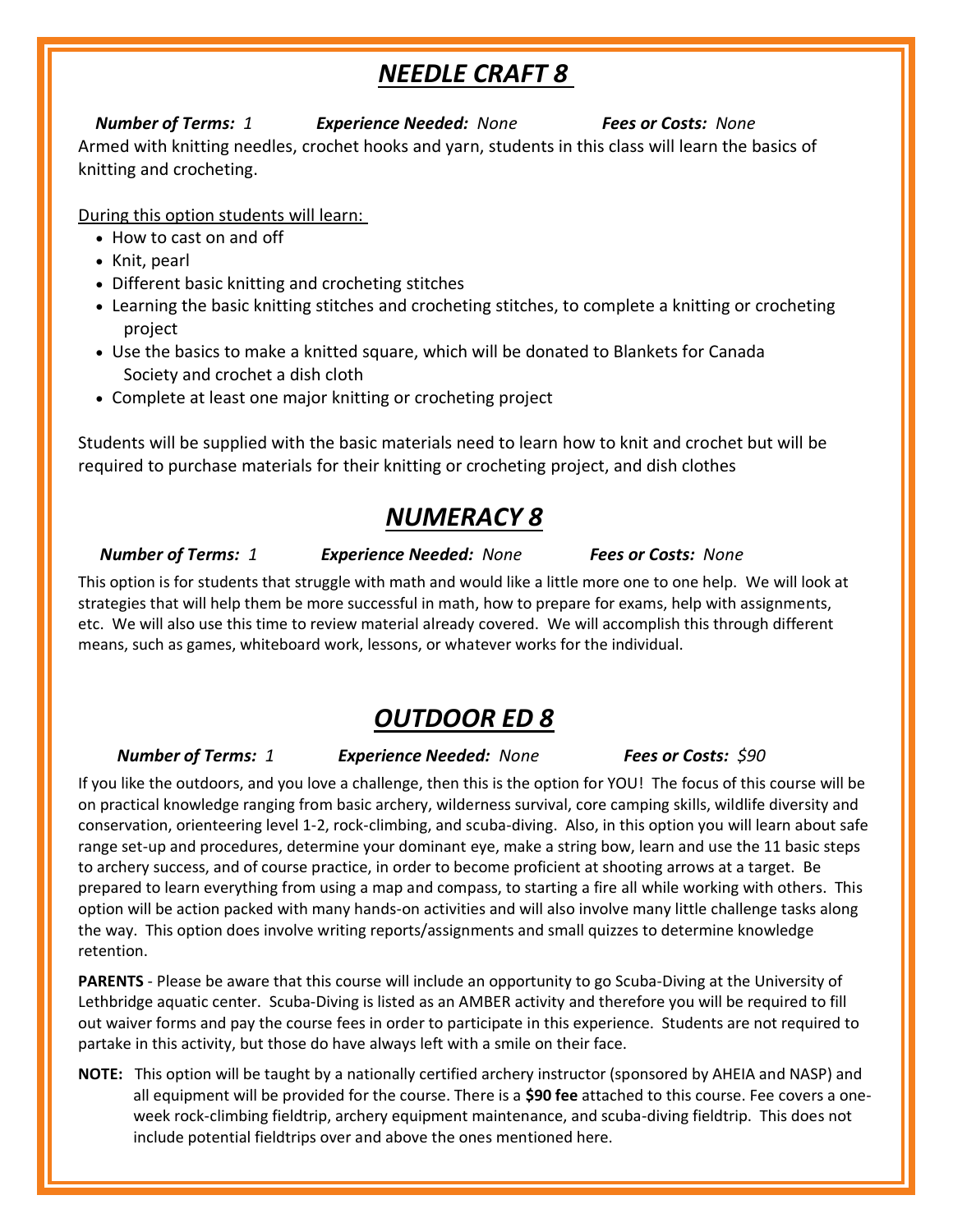# *SEWING & FABRIC MANIPULATION 8*

### *Number of Terms: 1 Experience Needed: None Fees or Costs: \$15*

Students in Grade 8 Sewing will learn new skills, develop existing skills and integrate them with other interests. They will make projects using their hands and the sewing machines. Projects will be determined by student choice. Some projects that may be available are:

- Machine sewing- drawstring bag, pillowcase, throw pillow
- Cross Stitch/Embroidery- wall hangings, visible mending, stitch people designs
- Macrame'- paracord bracelets, key chains
- Weaving- wall hangings, placemats
- Beading- braclets, designs
- Knitting/Crocheting- wash cloths, hats, scarves
- Machine Embroidery

Once projects for the term are determined, students will receive instruction on sewing and embroidery machines, Cricut and Go cutting systems, and the computer technology to help them complete their projects. There is no pre-requisite for this class, all levels of experience are welcome. In addition to the \$10 course fee, students provide their own material for some projects.

# *SPANISH 8*

 *Number of Terms: 1 Experience Needed: None Fees or Costs: None*

### Did you know that Spanish is a more common native language than English? In this class, students will learn to speak, read and write in Spanish as they learn about the culture, food and music of various Spanish speaking countries. Although no previous experience with Spanish is required, it is recommended that students have taken Spanish 6. In the end, we want kids who just want to come and be immersed in a new language!

### *SPORTS ENRICHMENT 8*

*Number of Terms: 1 Experience Needed: None Fees or Costs: None*

Here is a chance to enjoy physical games that you don't always have a chance to do in Phys Ed or community sports. Try Ultimate Frisbee, Disk Golf, Bocce, Speedminton, Spikeball, Tennis, underwater hockey, and other games that will have you moving, learning and laughing. Your mark is based on your attitude and effort as you learn new games and develop new skills. Gain marks each day for putting in your best effort, following the rules of the game, and showing a great attitude. If you show up with a positive attitude every day and do your best, you will be very successful in this class and hopefully have a lot of fun at the same time!

### *STRENGTH & CONDITIONING 8*

*Number of Terms: 1 Experience Needed: None Fees or Costs: None*

Do you want to be stronger? Do you want to jump higher? Do you want to run faster? Farther? This option will have you moving non-stop with some traditional and non-traditional training techniques to build full body strength and endurance. We will use the most of our time to work out every day and show you that you don't need a ton of space or special equipment to get in shape. You will get out of it whatever you are willing to put in, so come ready to sweat, push yourself and others and to grow and develop a faster, stronger you.